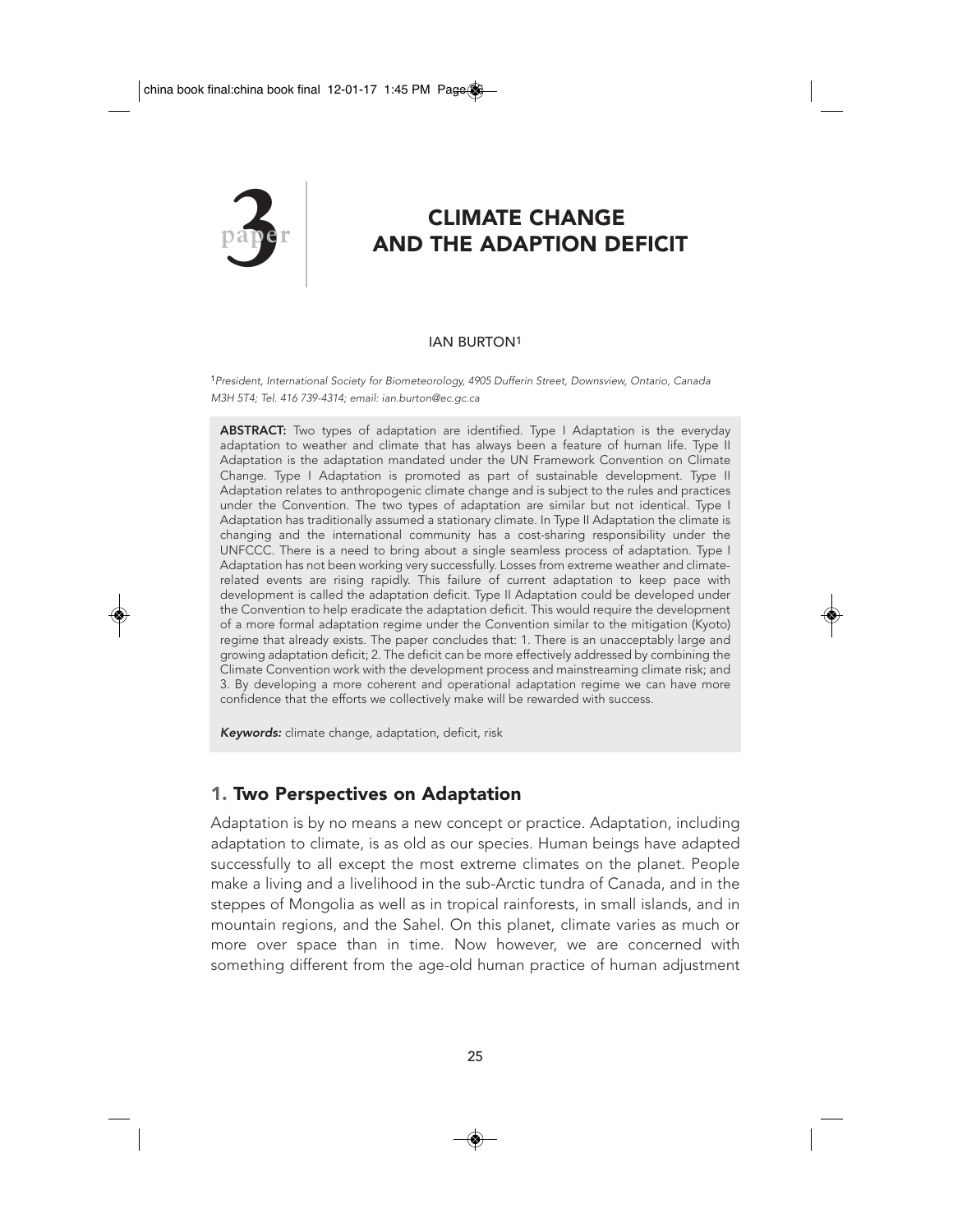to environmental circumstances, including adaptation to a climate that for practical purposes can be considered as stationary. We are concerned with adaptation to a climate which is changing at a fast rate due to anthropogenic interference.

The United Nations Framework Convention on Climate Change (UNFCCC) was negotiated and agreed to deal with the new threat of anthropogenic climate change. The ultimate objective of the Convention as stated in Article 2 is the "stabilization of greenhouse gas concentrations in the atmosphere at a level that would prevent dangerous anthropogenic interference with the climate system". Adaptation comes into this equation because the more that adaptation can be used to reduce impacts that might be considered dangerous, the higher the threshold of concentrations that can be accepted. Thus adaptation is important in the decision about how much and how rapidly greenhouse gas emissions need to be reduced. I call this the "pollutionist" view of adaptation, because it is important in deciding what level of greenhouse gas pollution can be tolerated in the atmosphere. It seems that the "pollutionist" view was what was uppermost in the minds of those who drafted the UNFCCC.

There is, however, a second view of adaptation that I will call the development view. This view recognizes that climate variability and extremes, even without climate change, can inflict significant damage on human lives and activities, and that this damage can be a significant impediment to development. Climate-related extreme weather events and climate variability help to cause poverty, and to keep poor and vulnerable people, poor and vulnerable. If we are to reduce climate-related disasters, eliminate extreme poverty, and attain the Millennium Development Goals we must incorporate adaptation to climate into development planning and implementation. We must begin adapting to climate change now. You might wish to argue that the two views are really the same. In both cases adaptation is needed. One difference however, is that the development perspective clearly implies adaptation now regardless of climate change, whereas the pollutionist view requires adaptation to be factored into decisions according to a schedule that involves the projection and observation of climate change and efforts at mitigation.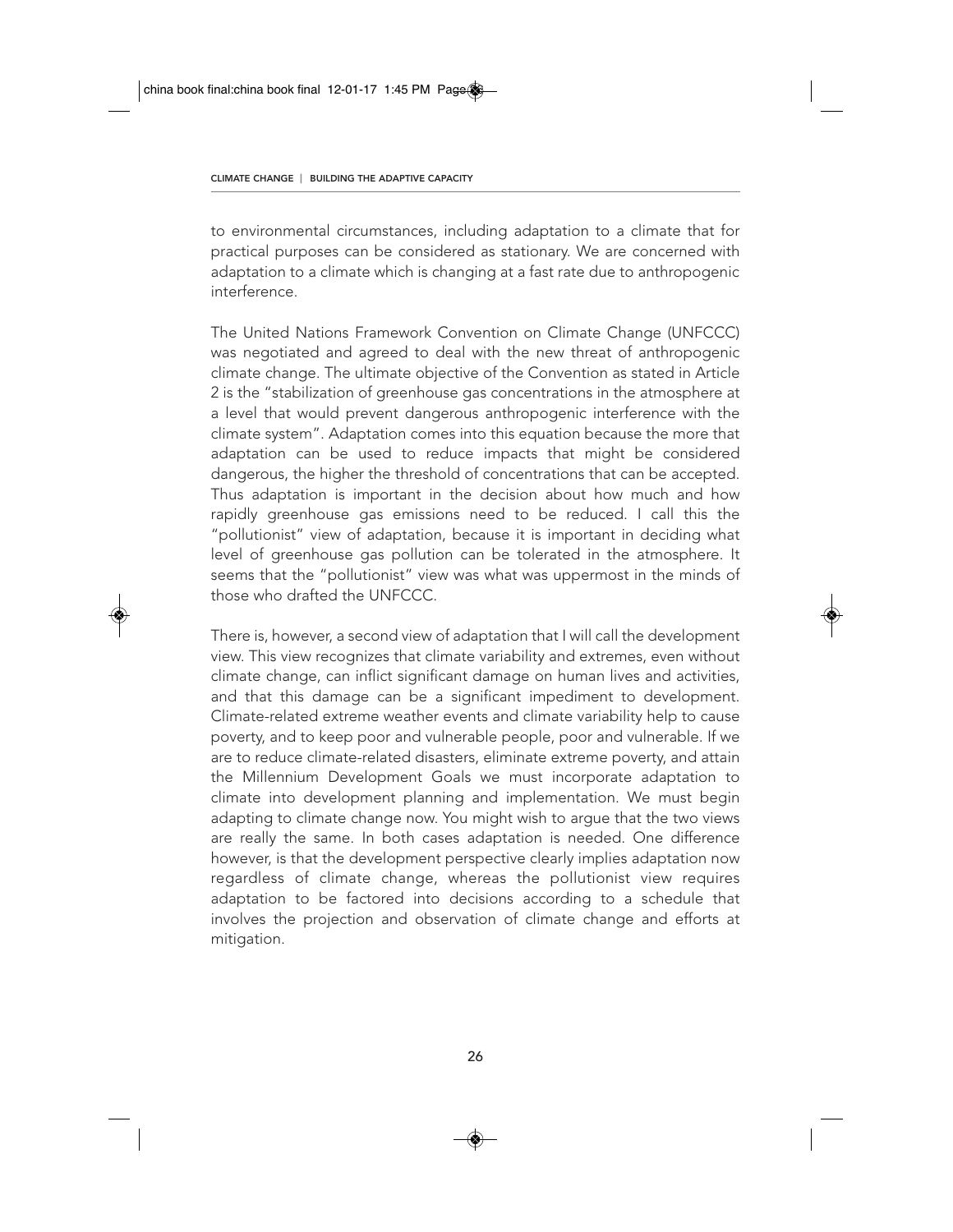# 2. Two Categories of Adaptation

We can therefore think of two categories of adaptation. They might be called Type I and Type II Adaptation. Adaptation Type I refers to past and current adaptation strategy, policy, and measures without considering climate change. Most of the adaptation that we do is still Type I. Type II Adaptation is adaptation to climate change. Because climate change risks have still not been factored into many development decisions, and because awareness of the need for adaptation has still not been well incorporated into the work of development agencies, or Ministries of Finance and Development, not much Type II adaptation has taken place. This may also be partly explained by uncertainty about the amount and rate of future climate change, and to the lack of development assistance specifically earmarked for climate change adaptation. There is also a limited capacity to deal with adaptation in many countries in the face of a host of other urgent problems. It is also due to the adoption of short-term perspectives. Climate change is often seen as a slow process and the idea that adaptation can be left to a later date is commonplace. Type II Adaptation is therefore seen as not urgent, and also is often related to climate averages rather than variability or extremes. This is the case not only in developing countries, but even more so in the most highly developed and richest countries.

There is nevertheless a demand for attention to adaptation at the meetings of the UNFCCC, especially from those developing countries considered to be most vulnerable such as the Least Developed Countries (LDCs), and the Association of Small Island States (AOSIS). Article 4.4 of the Convention states, " the developed country Parties and other developed Parties included in Annex II shall also assist the developing country Parties that are particularly vulnerable to the adverse effects of climate change in meeting costs of adaptation to those adverse effects". A number of funds which can be used to support adaptation have been established including the Least Developed Countries Fund (LDC Fund), the Special Climate Change Fund (SCCF), and the Adaptation Fund established under the Kyoto Protocol. The Global Environment Facility (GEF) is now proposing a Strategic Programme on Adaptation (SPA) that will be a pilot exercise in the implementation of adaptation. The strategic priority was adopted by the GEF council meeting in November 2003, as part of the 2005-2007 GEF business plan, which allocates US \$50 million to it.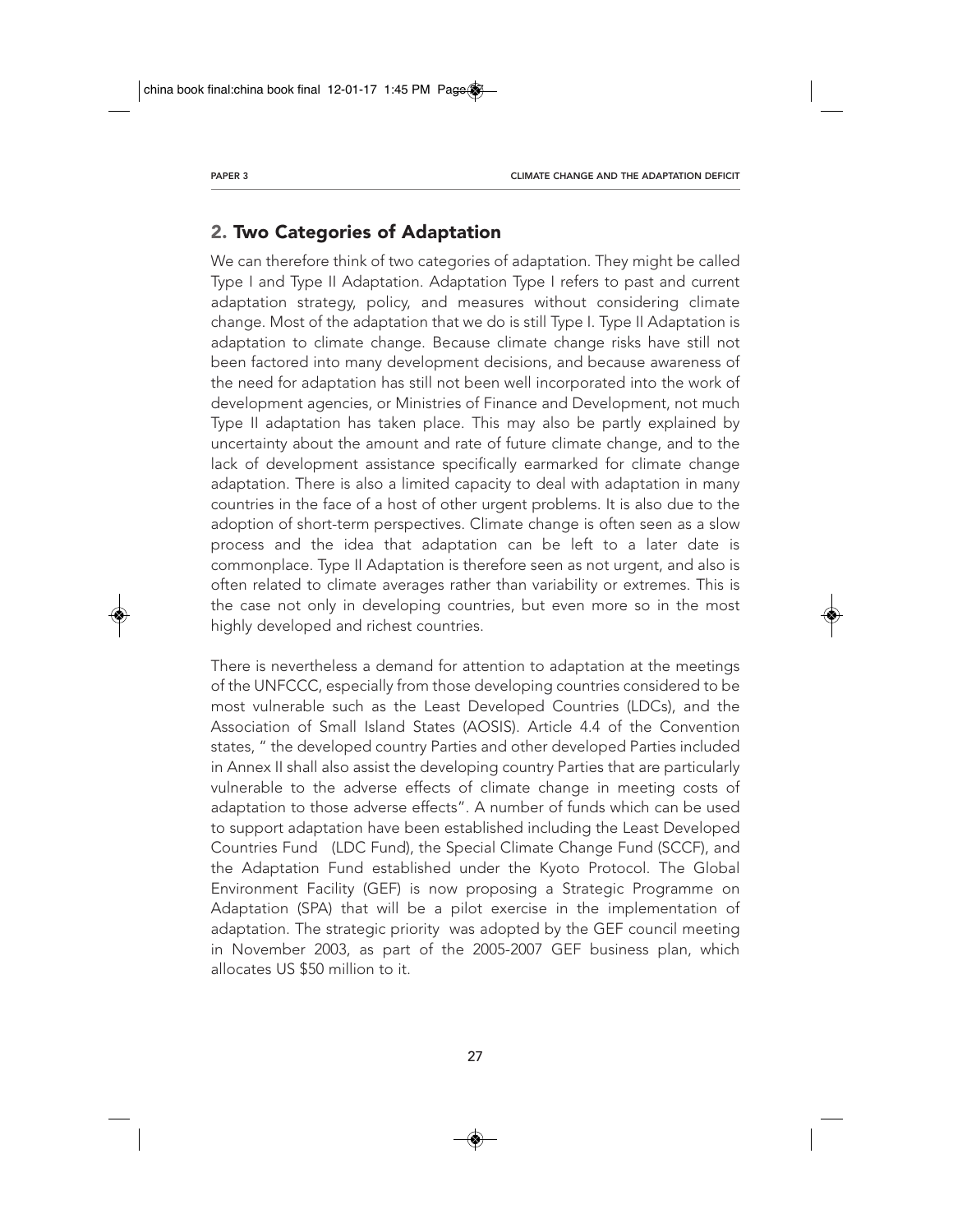How are these funds for adaptation to be used? It is proposed that their use be limited to the incremental costs of adaptation, that is the adaptation that is necessary because of climate change (Type II Adaptation) and not the costs of adapting to current climate or Type I Adaptation. From a development perspective it makes sense to graft adaptation to climate change onto existing adaptation strategies, policies and measures. Adaptation to climate change makes no sense unless it starts from present day adaptation. In other words Type II Adaptation should be built upon and strengthen Type I Adaptation. Type II Adaptation is what we need to do differently, both more and better, if we are to adapt to climate change. Unfortunately the science of climate change does not allow the theoretical distinction between climate and climate change to be measured. It is impossible to state how much of a tropical cyclone, or a heat wave or a flood can be attributed to climate change. Type I and Type II Adaptation therefore have to be considered as part of a seamless process of adaptation. There are however, two important differences between Type I and Type II Adaptation. Type I Adaptation has always been the responsibility of sovereign states. Type II Adaptation involves anthropogenic climate change, and therefore some degree of globally shared responsibities. Further Type I Adaptation has been and is to a climate considered as stationery. Type II Adaptation recognizes tat the assumption of a stationery climate is no longer valid.

# 3. The Adaptation Deficit

What is the status of Type I Adaptation and how successful is it? Unfortunately the story is not encouraging. An examination of losses from extreme weather events, or what might be called climate-related disasters, shows that they have been rising (Figure 1). Data from the Munich Reinsurance Company show that both insured and economic (non-insured) losses have been rising at what looks like an exponential rate. Those curves if extended on the same trajectory look very ominous indeed. The losses do not yet reflect much climate change. If we add some of the projected rates of climate change into this graph the levels of loss are likely to become catastrophically high.

The high level of current losses results from what I will call the adaptation deficit. Why are weather related losses growing so rapidly? There are a number of possible explanations. (White et al., 2001). Could it be that we have insufficient knowledge of the behaviour of the climate system and that the management of weather hazards continues to be flawed by significant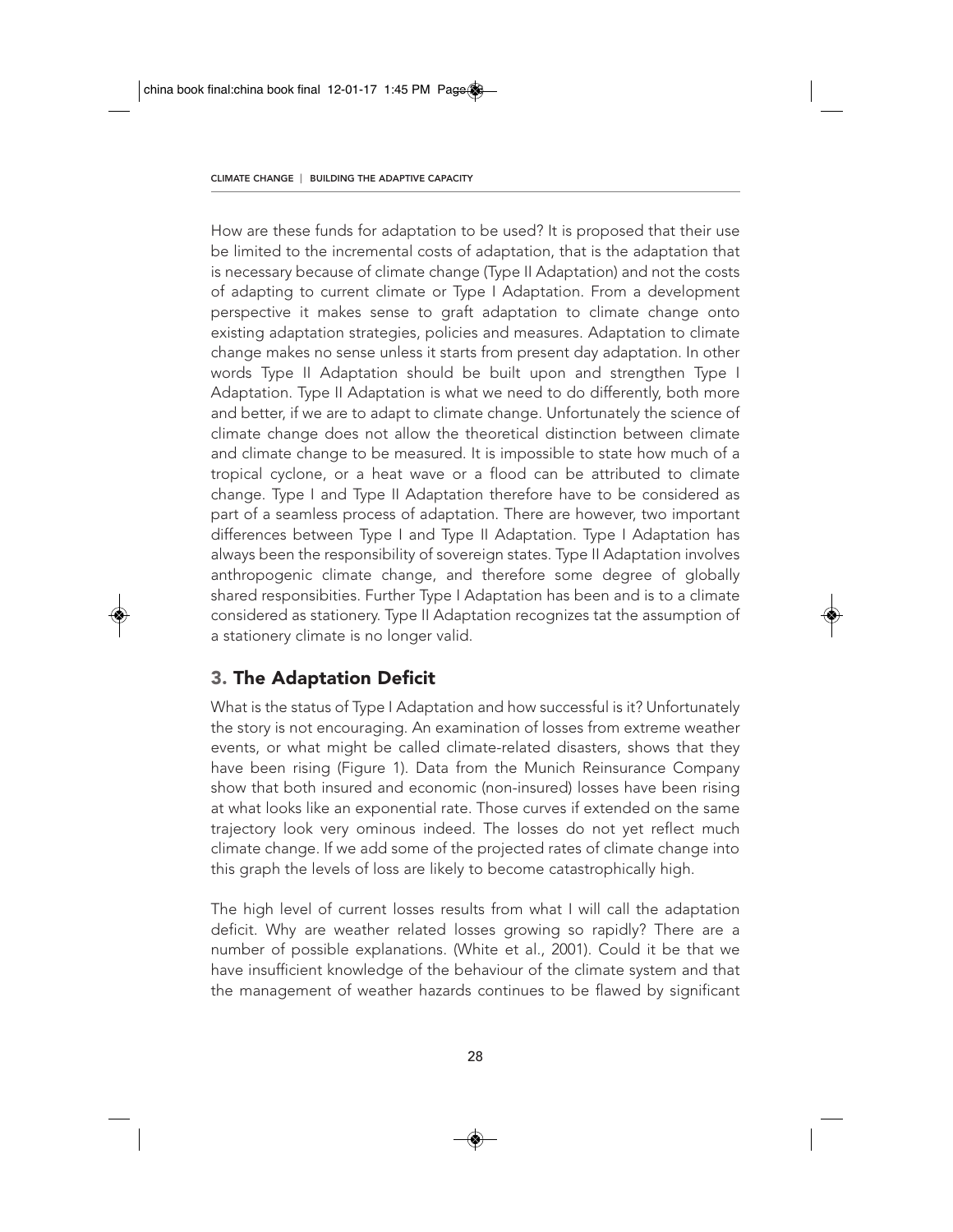areas of ignorance? Scientific understanding of the processes generating natural extremes has expanded considerably in recent decades, and in many cases of atmospheric hazards, forecasting and warning capacity has improved dramatically. This accounts in large part for the reduction in the level of mortality from extreme climate-related events. Knowledge of the probability and potential magnitude of hazard events has also increased. White and his colleagues conclude that lack of scientific knowledge is not a major cause for the rise in losses.

Perhaps then the available knowledge is not used or not used effectively? There is more evidence to support this explanation. In developing countries especially, weather-related disasters continue to take people by surprise. Emergency responses are apparently improving, but longer-term programmes to reduce vulnerability through poverty reduction and related measures are slow to take off. There also might be a time lag. The initial expectations of the UN International Decade for Natural Disaster Reduction



#### FIGURE 1

Economic and insured losses during 1950-2003 with trends. The chart presents the economic losses and insured losses – adjusted to present values. The trend curves verify the increase in catastrophe losses since 1950. Source: Munich Re (2004)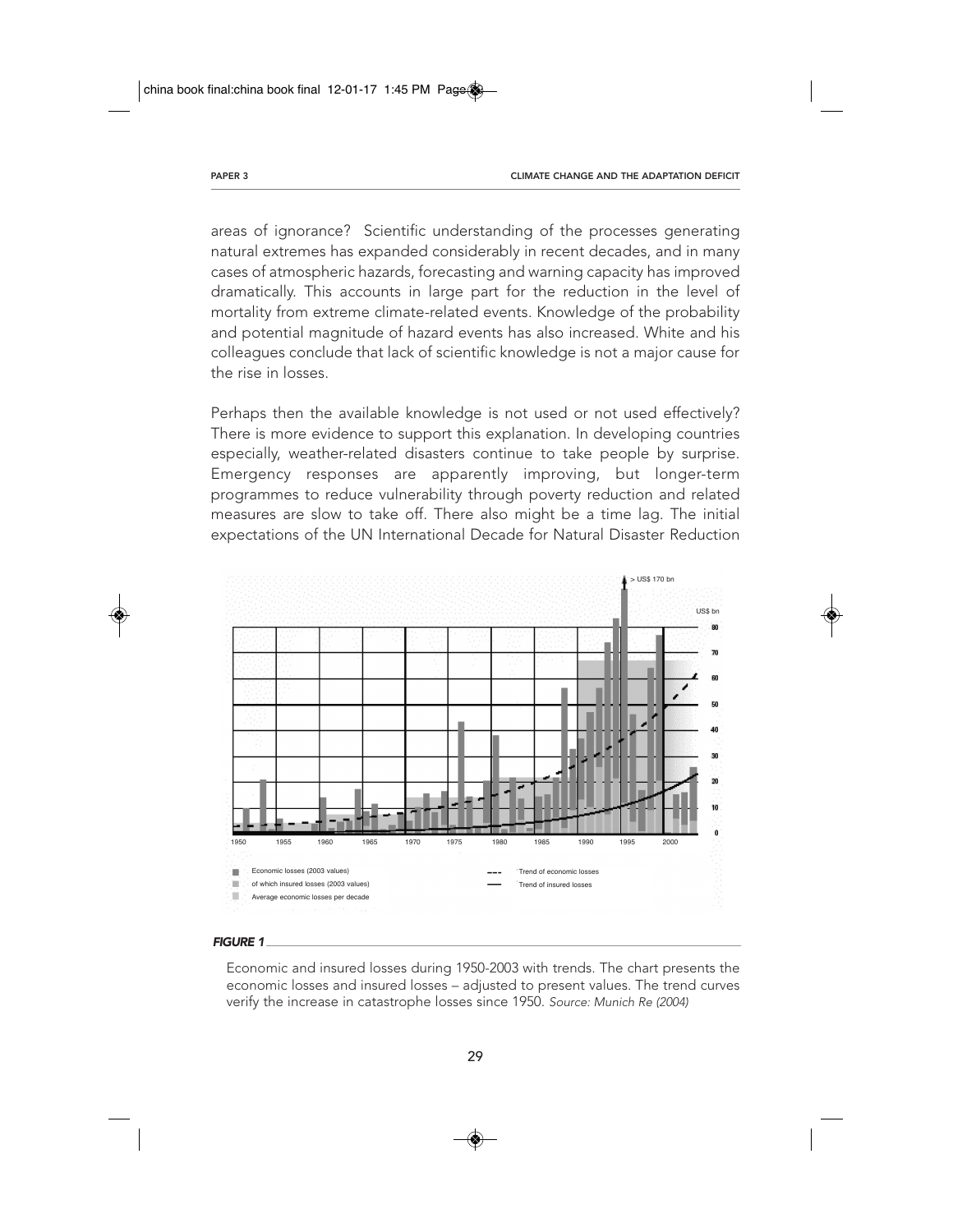(1990-1999) were that damage could be reduced by 50% by the effective use of knowledge and forecasting. Unfortunately these predictions proved to be far too optimistic. There is no doubt that more scientific knowledge would be helpful, especially the designation of hazards zones as a basis for the deployment of adaptation measures. There is no doubt that the knowledge that exists could be used more effectively, and that more timely action could bring more rapid results. While more and better knowledge, more effectively used could help, it has not so far proved sufficient to offset the growth in vulnerability and damage potential resulting from the growth of population, the increase of material wealth in some places, and the persistence of poverty elsewhere, and the expansion of human settlements and populations into high hazard zones. The adaptation deficit is increasing and is set to get larger with climate change. What seems to be needed is a much more effective process of adaptation (both Type I and Type II) that uses both structural and non-structural measures, and includes land-use planning, building codes are standards, insurance and where necessary policy innovations to bring losses under control.

# 4. The Role of the Climate Convention (UNFCCC)

Can the Climate Convention bring success where the UN Decade for Natural Disaster Reduction, and the efforts of many governments, development assistance agencies and humanitarian relief organizations have so far failed? If the Climate Convention is to help, the concentration on the "pollutionst" perspective and on Type II Adaptation will have to be augmented by the development view and take into consideration the need for Type I adaptation to address the current adaptation deficit.

There are indeed indications that this process is already underway, for example, as noted previously, in the creation of funds to assist in meeting the costs of adaptation. While these funds are directed at anthropogenic climate change or Type II Adaptation and not specifically at the current adaptation deficit, the operational guidelines being developed for the funds make it clear that their use is to be country driven, and "mainstreamed" or integrated into the national development process. Clearly Type I and Type II Adaptation need to be brought together. But as we have seen Type I Adaptation is not working very well. This is leading some to suggest that adaptation promoted and supported through the Convention must be something new, and stronger, and better. Perhaps this could be facilitated by the development of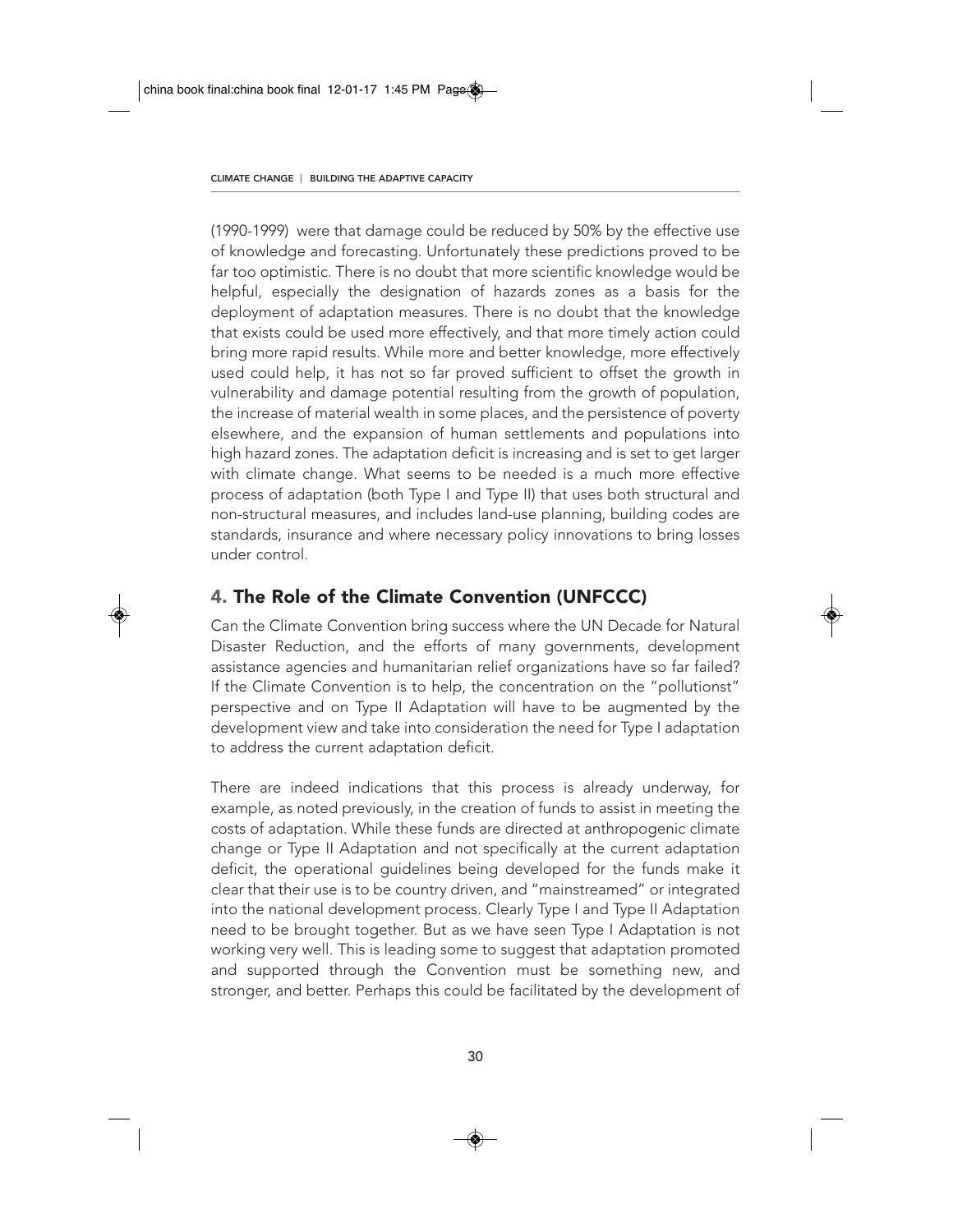a new legal instrument for adaptation which might become an Adaptation Protocol? My view of this is that before serious discussions or negotiations on such a topic are started it would be good to hear from the science and expert communities about the potential role of such a Protocol in promoting the adaptation that is needed. At the moment we have little idea of how the objective of an Adaptation Protocol might be specified, and what it might contain.

How might the international science and expert communities be asked to contribute? Some appropriate process has to be developed and put into operation. It is easier to suggest what is not likely to work. The organization of workshops under the Convention process has been one much used method of getting expert input. In my view this rarely works well because the time is too short and the workshop syntheses and reports have rarely produced truly helpful results. Another route is to use the IPCC, either the periodic Assessments or in the preparation of a Special Report. The deficiencies of this approach include the great length of time between IPCC Assessments, (the Fourth Assessment is not due till 2007), and the restriction that the IPCC limits its Assessments to the peer reviewed scientific literature, perhaps extended to include some informal folk or traditional knowledge. Whereas what is needed is creativity to develop new ideas and new options for the way in which adaptation might be facilitated. In the final section of the paper I have a few questions that could be directed to a group of scientists and experts especially selected to work for the necessary period of time on the idea of the potential contents of an Adaptation Protocol. Only when we have a better sense of what a Protocol might achieve does it make sense to start serious discussions within the established institutions of the Convention process.

# 5. Mitigation and Adaptation Compared

The reduction of greenhouse gas emissions has been the focus of attention in the Convention Process, and a coherent regime has been created for mitigation. There is a clear objective in Article 2 which calls for the stabilization of greenhouse gas concentrations. There is no similar stated objective for adaptation. What is meant by mitigation is clearly understood. By contrast adaptation means too many unclear things. There is no formal definition of adaptation in the Convention. There is a mitigation baseline. The year 1990 has been chosen as the point in time against which to measure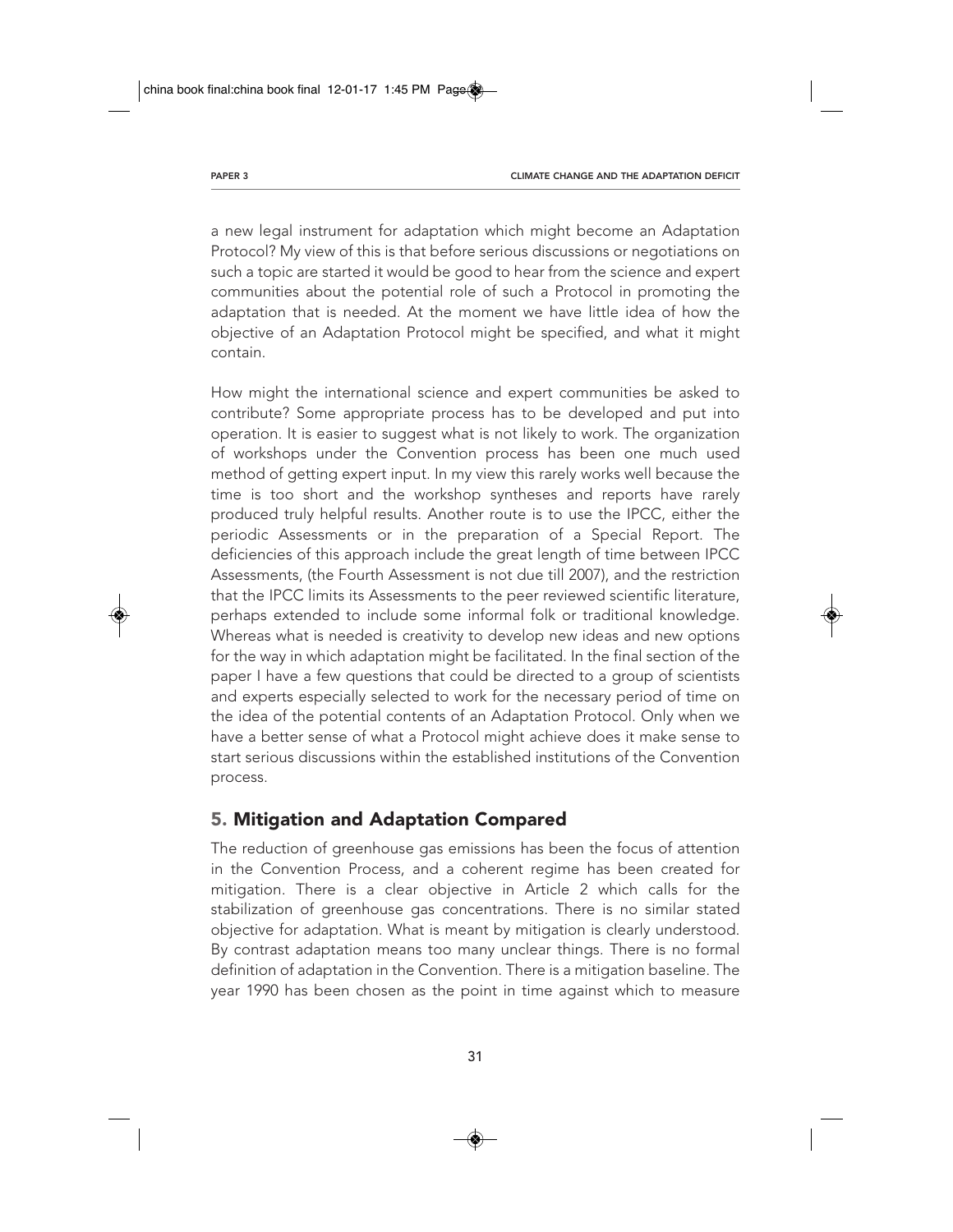changes. There is no adaptation baseline or discussion on what it might be and how it might be measured. There are agreed targets and schedules for emission reductions. There are no targets and schedules for adaptation. Mitigation has a clear funding regime in the Clean Development Mechanism. Adaptation can be supported from several funds in principle, but these are funds based on voluntary contributions, and are not linked to any measure of progress on adaptation. Mitigation has a legal instrument in the form of the Kyoto Protocol which clearly establishes a mitigation regime and points the way forward. We are far from having a clear adaptation regime.

## 6. Towards an Adaptation Regime

It is not yet clear that an Adaptation Protocol could deliver the more effective adaptation that is required. (After all the Kyoto Protocol is not yet delivering mitigation). But it is clear that more needs to be done to create a more coherent and effective adaptation regime. Perhaps the need that is most recognized now is captured in the word "mainstreaming". This means that ways must be found to integrate climate change risks into development activities. National governments, planning and development agencies, ministries charged with management tasks in agriculture, water, forests, environment, physical planning, coastal development, health and others, should to begin to consider how climate change risks will affect their policies, plans, and projects, and programmes. Bilateral and multilateral development assistance agencies and banks should be prepared to help in this process. Whatever is done under the convention should be integrated into present efforts, or in other words Type I and Type II adaptation need to be brought together. The ideas under development at the World Bank for the application of a climate change screening tool and climate risk assessment are examples of what might be done (Burton and van Aalst, 2004).

As part of the "mainstreaming" process, some serious thought should be given to the development of a more practical and operational view of adaptation. How is it to be defined and measured? Can the objectives of adaptation be specified in such a way that progress can be assessed? Does it make sense to formulate targets for adaptation? The International Decade for Natural Disaster Reduction (1990-1999) wanted to reduce the costs of natural disasters by 50%. But they have continued to increase. Can linking climate change risks and the Climate Convention process with disaster mitigation help development and reduce poverty?